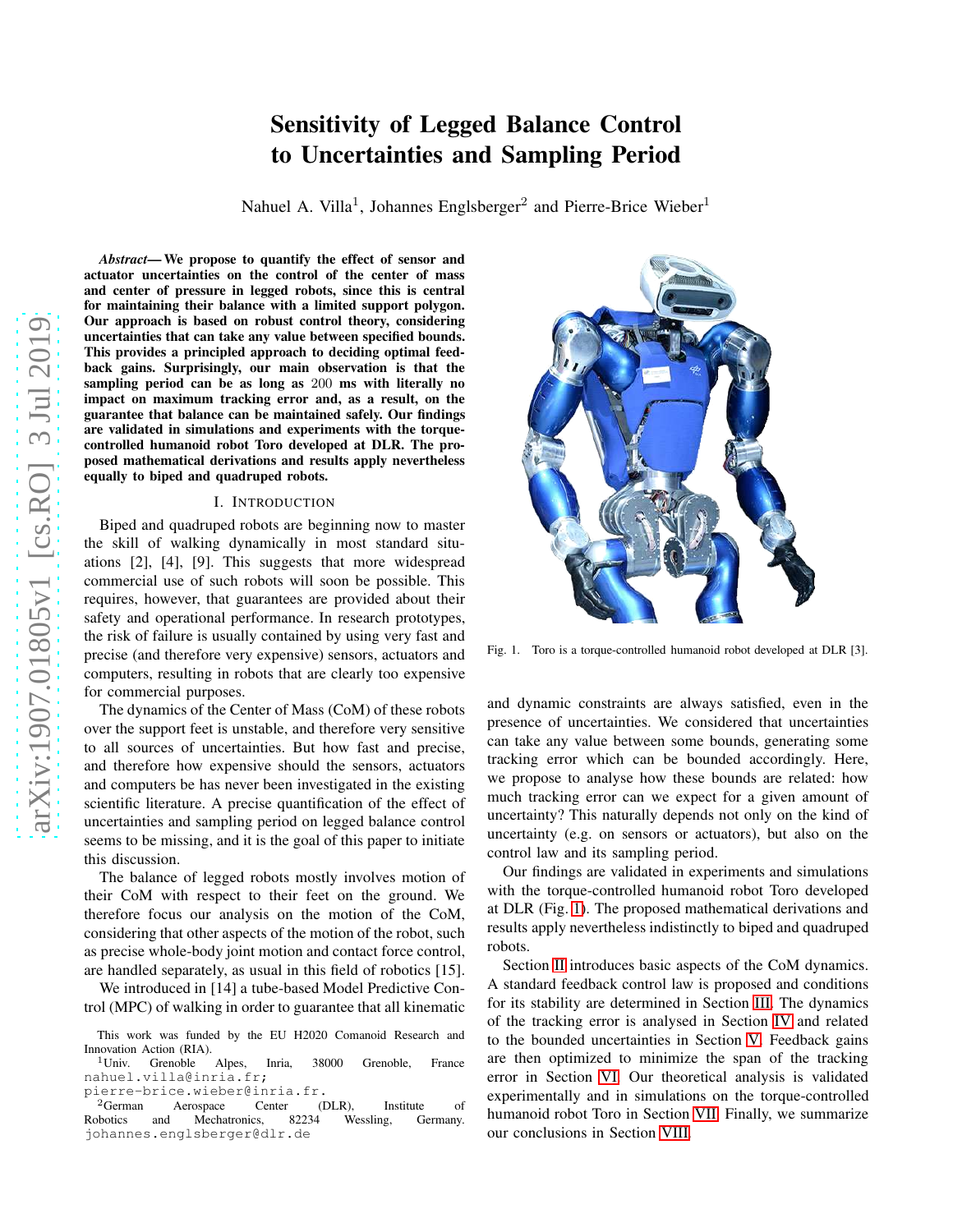## II. WALKING MODEL

<span id="page-1-0"></span>Consider a legged robot walking on flat, horizontal ground. The Center of Pressure (CoP)  $p$  of the contact forces with the ground can be related to the motion of the Center of Mass (CoM)  $c$  of the robot and its angular momentum  $L$  as follows [15]:

$$
p^{x,y} = c^{x,y} - \frac{mc^z \ddot{c}^{x,y} - \dot{S} \dot{L}^{x,y}}{m(\ddot{c}^z + g^z)},
$$
 (1)

where  $x$  and  $y$  indicate horizontal coordinates,  $g^z$  is the vertical acceleration due to gravity, m the mass of the robot and  $S = \begin{bmatrix} 0 & -1 \\ 1 & 0 \end{bmatrix}$  a  $\frac{\pi}{2}$  rotation matrix. Due to the unilaterality of contact forces, this CoP is bound to the support polygon  $P(t)$ , which varies with time depending on which feet are in contact with the ground and where:

$$
p \in \mathcal{P}(t). \tag{2}
$$

This can be reformulated as a dynamics

$$
\ddot{c}^{x,y} = \omega^2 (c^{x,y} - p^{x,y} + n^{x,y}),\tag{3}
$$

with some constant value  $\omega^2 \approx \frac{g^2}{c^2}$  $\frac{g}{c^2}$ , gathering all nonlinearities in a vector

$$
n = \frac{\ddot{c}}{\omega^2} - \frac{mc^z\ddot{c} - S\dot{L}}{m(\ddot{c}^z + g^z)},
$$
(4)

which can be bounded efficiently [1], [12]:

$$
n \in \mathcal{N}.\tag{5}
$$

Since the  $x$  and  $y$  coordinates appear to be decoupled, we will consider only the  $x$  coordinate in the following.

Assuming that  $p$  and  $n$  are constant over time intervals of length  $\tau$ , we can obtain a discrete-time linear system following a standard procedure [11]:

<span id="page-1-3"></span>
$$
x^+ = Ax + B(p - n),\tag{6}
$$

with matrices

$$
A = \begin{bmatrix} \cosh(\omega \tau) & \omega^{-1} \sinh(\omega \tau) \\ \omega \sinh(\omega \tau) & \cosh(\omega \tau) \end{bmatrix},
$$
 (7)

$$
B = \begin{bmatrix} 1 - \cosh(\omega \tau) \\ -\omega \sinh(\omega \tau) \end{bmatrix},
$$
 (8)

and  $x^+$  the successor of the state

<span id="page-1-8"></span>
$$
x = \begin{bmatrix} c^x \\ \dot{c}^x \end{bmatrix} \in \mathcal{X}(t),\tag{9}
$$

<span id="page-1-1"></span>where  $\mathcal{X}(t)$  represents time-varying kinematic constraints on the CoM motion.

# III. STABLE FEEDBACK GAINS

We control the CoP  $p$  using a linear feedback with compensation of n:

<span id="page-1-4"></span>
$$
p = p_{ref} + K(x - x_{ref}) + n \tag{10}
$$

with feedback gains of the form

$$
K = k \begin{bmatrix} 1 & \lambda \end{bmatrix} \tag{11}
$$

in order to track a reference trajectory  $x_{ref}$ ,  $p_{ref}$  (obtained with any standard motion generation scheme [15]). If the reference trajectory follows the dynamics  $(6)$  without n:

$$
x_{ref}^+ = Ax_{ref} + Bp_{ref}, \tag{12}
$$

this leads to a closed-loop dynamics

<span id="page-1-5"></span>
$$
\tilde{x}^+ = (A + BK)\tilde{x} \tag{13}
$$

of the tracking error

$$
\tilde{x} = x - x_{ref}.\tag{14}
$$

Consider the two poles,  $q_1$  and  $q_2$ , related to this closedloop dynamics as follows:

<span id="page-1-10"></span>
$$
q_1 q_2 = \det(A + BK)
$$
  
= 1 - k + k \cosh(\omega \tau) - k\lambda \omega \sinh(\omega \tau), (15)  

$$
q_1 + q_2 = \text{tr}(A + BK)
$$

$$
= k + (2 - k) \cosh(\omega \tau) - k\lambda \omega \sinh(\omega \tau). \quad (16)
$$

Following Jury's simplified stability criterion [8], this closedloop dynamics is stable if and only if:

<span id="page-1-13"></span><span id="page-1-12"></span><span id="page-1-11"></span>
$$
q_1 q_2 < 1,\qquad(17)
$$

$$
(q_1 - 1)(q_2 - 1) = q_1 q_2 - (q_1 + q_2) + 1 > 0,
$$
 (18)

$$
(q_1 + 1)(q_2 + 1) = q_1 q_2 + (q_1 + q_2) + 1 > 0,
$$
 (19)

which corresponds to the following constraints represented in Fig. [2:](#page-2-1)

$$
\lambda > \frac{\cosh(\omega \tau) - 1}{\omega \sinh(\omega \tau)},
$$
\n(20)

$$
k > 1,\tag{21}
$$

$$
k\lambda < \frac{\cosh(\omega\tau) + 1}{\omega \sinh(\omega\tau)}.\tag{22}
$$

# <span id="page-1-2"></span>IV. FROM UNCERTAINTIES TO TRACKING ERROR

Consider that the CoP is affected by a bounded additive uncertainty

<span id="page-1-9"></span>
$$
v \in W \tag{23}
$$

coming from actuators, sensors and model errors (a precise expression will be introduced in Section [VI\)](#page-3-0), such that the CoP in the linear feedback [\(10\)](#page-1-4) actually is:

<span id="page-1-14"></span>
$$
p = p_{ref} + K(x - x_{ref}) + n + v.
$$
 (24)

The closed-loop dynamics [\(13\)](#page-1-5) becomes

<span id="page-1-6"></span>
$$
\tilde{x}^+ = (A + BK)\tilde{x} + Bv.
$$
 (25)

If the closed-loop matrix  $A + BK$  is stable, then when time tends to infinity, the tracking error  $\tilde{x}$  converges to a set  $Z:$ 

<span id="page-1-7"></span>
$$
\tilde{x} \to Z = \bigoplus_{i=0}^{\infty} (A + BK)^i BW,\tag{26}
$$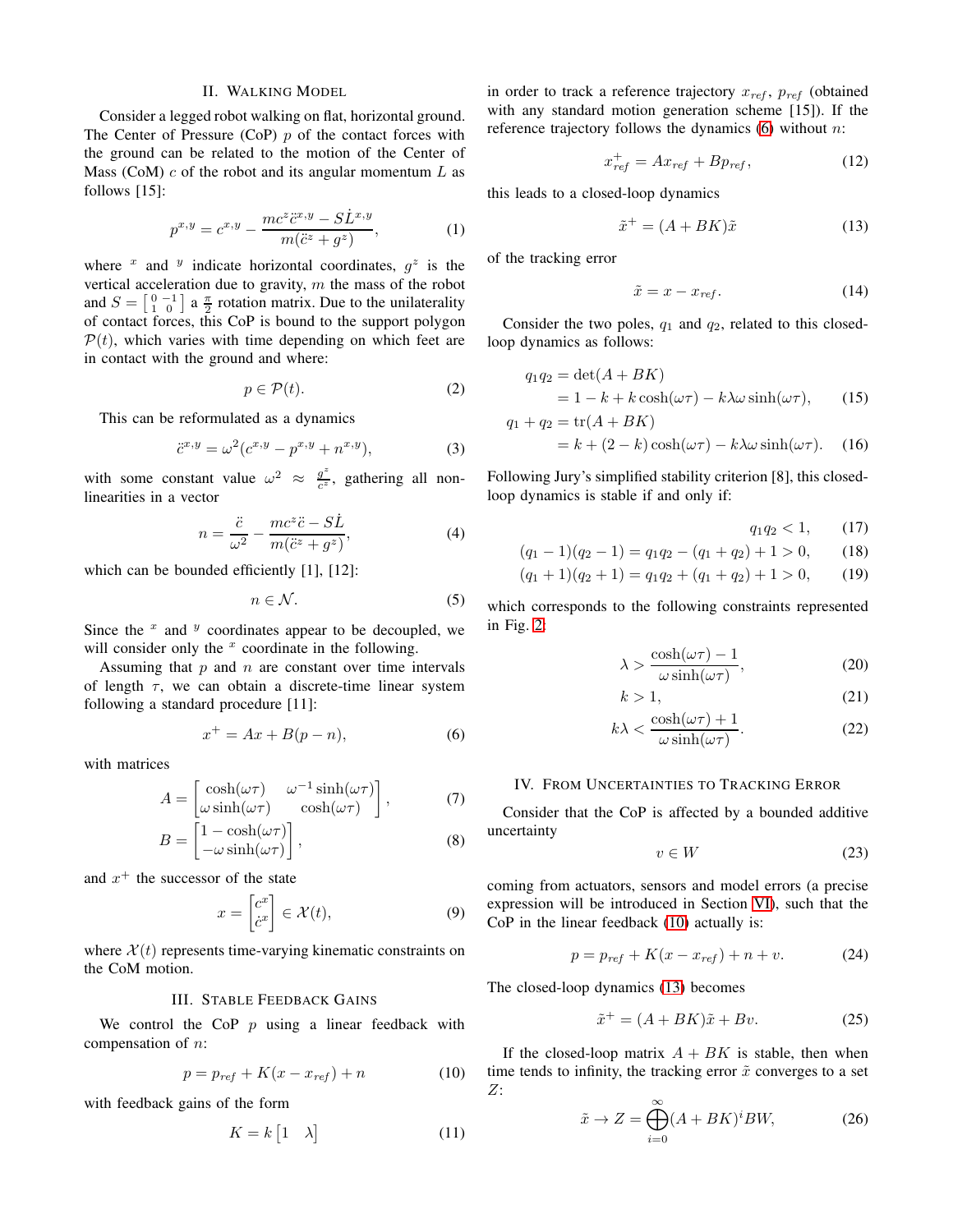

<span id="page-2-1"></span>Fig. 2. Following Jury's simplified stability criterion, the region of feedback gains  $k^{-1}$  and  $\lambda$  that lead to a stable closed-loop dynamics is a triangle, where  $\lambda$  varies between  $\frac{\cosh(\omega \tau) - 1}{\omega \sinh(\omega \tau)}$  and  $\frac{\cosh(\omega \tau) + 1}{\omega \sinh(\omega \tau)}$  while  $k^{-1}$  varies between  $\frac{\cosh(\omega\tau)-1}{\cosh(\omega\tau)+1}$  and 1. The thin blue lines correspond to having both poles equal, at least one pole equal to  $e^{-\omega \tau}$  (when  $\lambda = \omega^{-1}$ ), or at least one pole equal to zero. The gray area corresponds to having both poles positive real, and at least one greater or equal to  $e^{-\omega \tau}$ .

where the symbol  $\oplus$  represents a Minkowski sum<sup>[1](#page-2-2)</sup>. Following  $(25)$  and  $(26)$ , once the tracking error is in  $Z$ , it stays in Z for every future time [10]:

$$
\forall v \in W, \ \tilde{x} \in Z \implies \tilde{x}^+ \in Z. \tag{27}
$$

We use this robust positive invariance property to ensure a bounded tracking error

$$
\tilde{x} \in Z,\tag{28}
$$

provided that the robot motion starts within these bounds. As an example, the tube-based MPC scheme proposed in [14] for biped walking generates the reference motion  $x_{ref}$  online under this condition.

This precise bound on the tracking error allows guaranteeing that the kinematic constraint [\(9\)](#page-1-8) will always be satisfied, even with the uncertainty [\(23\)](#page-1-9), provided that

<span id="page-2-4"></span>
$$
x_{ref} \in \mathcal{X}(t) \ominus Z,\tag{29}
$$

where the symbol  $\ominus$  represents a Pontryagin difference<sup>[2](#page-2-3)</sup>. In this case, the corresponding CoP tracking error

$$
\tilde{p} = p - p_{ref} - n = K\tilde{x} + v \tag{30}
$$

is bounded accordingly:

<span id="page-2-6"></span>
$$
\tilde{p} \in KZ \oplus W,\tag{31}
$$

so we can guarantee that the support polygon constraint [\(2\)](#page-1-10) will be satisfied as well, provided that

<span id="page-2-5"></span>
$$
p_{ref} \in \mathcal{P}(t) \ominus \mathcal{N} \ominus KZ \ominus W. \tag{32}
$$

<span id="page-2-3"></span><span id="page-2-2"></span><sup>1</sup>Given sets A and B,  $A \oplus B = \{a + b \mid a \in A, b \in B\}.$ <sup>2</sup>Given sets A and B,  $A \ominus B = \{x \mid x + B \subseteq A\}.$ 

Feasibility of the reference motion generation and tracking imposes that the sets in [\(29\)](#page-2-4) and [\(32\)](#page-2-5) are non-empty. The support polygon  $P(t)$  constraining the CoP is normally smaller than the kinematic constraints  $\mathcal{X}(t)$  on the CoM motion. And the bound  $KZ \oplus W$  on the CoP tracking error is larger than the bound  $Z$  on the CoM tracking error when using stable gains  $K$ , satisfying condition [\(21\)](#page-1-11). Thus, as usual in the balance of legged robots, the constraint [\(32\)](#page-2-5) on the CoP is the limiting factor, and we look to reduce specifically the bound  $KZ \oplus W$  on the CoP tracking error.

# <span id="page-2-0"></span>V. COP TRACKING ERROR DUE TO UNCERTAINTIES

Using definition  $(26)$  of the set Z, the bound  $(31)$  on the CoP tracking error becomes:

$$
\tilde{p} \in \bigoplus_{i=0}^{\infty} K(A + BK)^i BW \oplus W.
$$
 (33)

Considering a real interval

$$
W = [v_{min}, v_{max}], \t\t(34)
$$

the maximum and minimum values for  $\tilde{p}$  are reached with opposite sequences of maximum and minimum values  $v_{max}$ and  $v_{min}$ , depending on the sign of each real coefficient  $K(A+BK)^{i}B$ . This results in

$$
\tilde{p}_{max} - \tilde{p}_{min} = \left(\sum_{i=0}^{\infty} |K(A + BK)^{i}B| + 1\right)(v_{max} - v_{min}).
$$
\n(35)

We can introduce then the spans

$$
\tilde{p}_{span} = \tilde{p}_{max} - \tilde{p}_{min} \tag{36}
$$

and

$$
v_{span} = v_{max} - v_{min}, \tag{37}
$$

and the ratio

<span id="page-2-7"></span>
$$
r = \frac{\tilde{p}_{span}}{v_{span}} = \sum_{i=0}^{\infty} |K(A + BK)^i B| + 1
$$
 (38)

between the amount of uncertainty and the resulting amount of CoP tracking error.

The gray area in Fig. [2](#page-2-1) corresponds to having both poles  $q_1$  and  $q_2$  positive real, and at least one greater or equal to  $e^{-\omega\tau}$ . The extent of this area depends on the product  $\omega\tau$ , but inside this area, the above ratio is

$$
r = \frac{1}{k - 1} + 2,\tag{39}
$$

as shown in the Appendix, which is surprisingly independent from  $\lambda$ ,  $\omega$  and  $\tau$ . It can be observed numerically that this is actually the minimum possible ratio. Within this area, the choice  $\lambda = \omega^{-1}$  is particularly interesting since it maximizes controllability [13]. We consider therefore feedback gains of the form:

<span id="page-2-8"></span>
$$
K = k \begin{bmatrix} 1 & \omega^{-1} \end{bmatrix} . \tag{40}
$$

In that case, we obtain poles

$$
q_1 = e^{-\omega \tau}, \tag{41}
$$

$$
q_2 = 1 - (k - 1)(e^{\omega \tau} - 1) \tag{42}
$$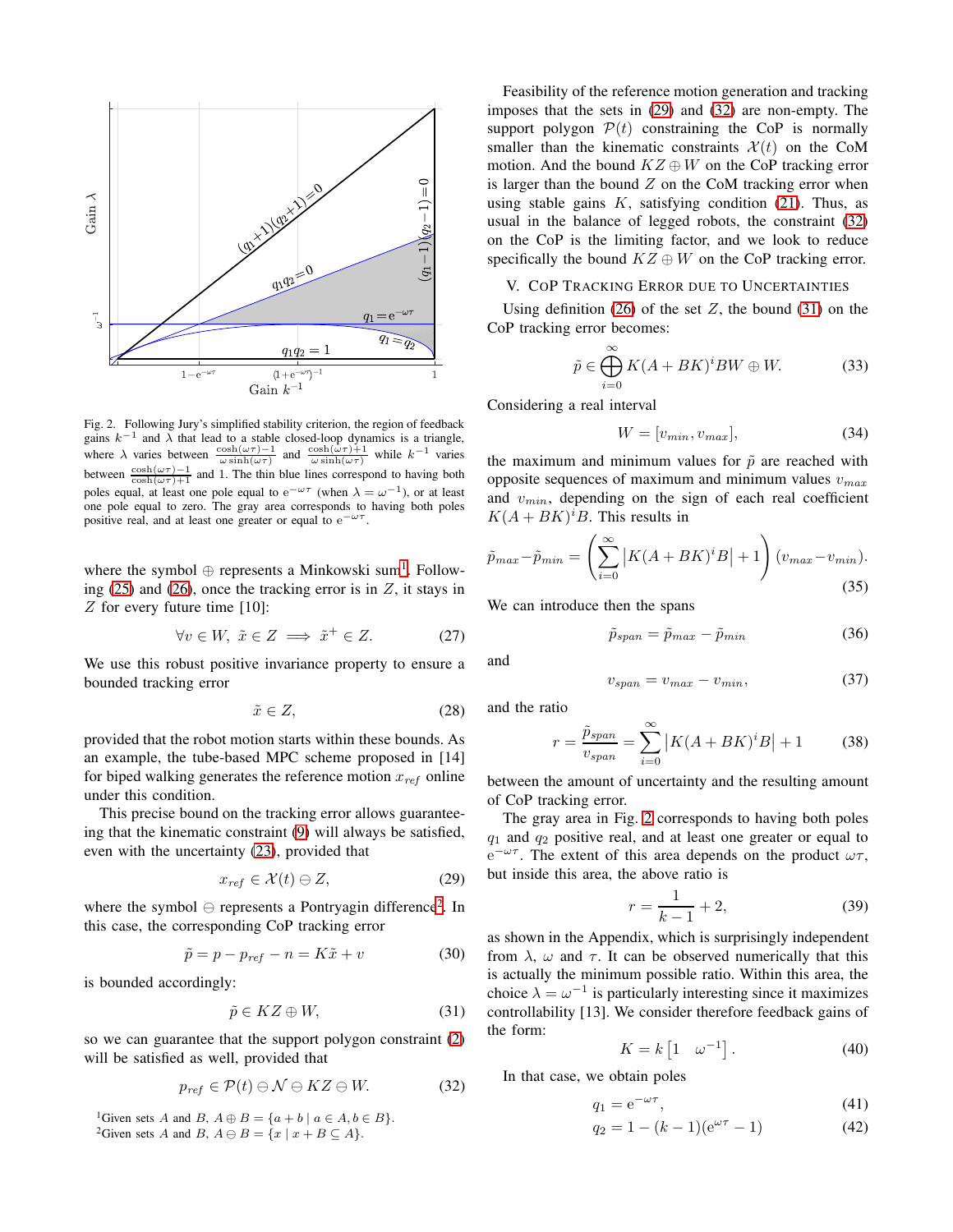from [\(15\)](#page-1-12) and [\(16\)](#page-1-13). Borrowing from the Appendix the reformulation [\(59\)](#page-5-0) of the infinite sum [\(38\)](#page-2-7) with coefficients [\(65\)](#page-5-1) and [\(66\)](#page-5-2), we obtain that the above ratio becomes

$$
r = \frac{k(e^{\omega \tau} - 1)}{1 - |q_2|} + 1.
$$
 (43)

Depending on the sign of  $q_2$  (positive being inside of the gray area, negative being outside), we have:

<span id="page-3-3"></span>
$$
r = \begin{cases} \frac{1}{k-1} + 2 & \text{if } e^{\omega \tau} - 1 \le \frac{1}{k-1}, \\ \frac{2 + (e^{\omega \tau} - 1)}{2 - (k-1)(e^{\omega \tau} - 1)} & \text{if } \frac{1}{k-1} \le e^{\omega \tau} - 1 < \frac{2}{k-1}. \end{cases} \tag{44}
$$

<span id="page-3-0"></span>When  $e^{\omega \tau} - 1 \ge \frac{2}{k-1}$ , the closed loop is unstable and the ratio  $r$  is undefined.

# VI. OPTIMAL GAINS AND SAMPLING PERIODS

With feedback gains of the form [\(40\)](#page-2-8), the linear feedback with uncertainties [\(24\)](#page-1-14) can be reformulated as

<span id="page-3-5"></span>
$$
p = p_{ref} + k(\xi - \xi_{ref}) + n + v,
$$
 (45)

where

$$
\xi = c + \omega^{-1} \dot{c} \tag{46}
$$

is the Capture Point (CP) [15]. Considering an error  $\hat{\xi}$  in the estimation of the CP  $\xi$  and an error  $\hat{n}$  in the model of the robot (including inaccuracies in the actuation and ground contact), this linear feedback actually becomes

$$
p = p_{ref} + k(\xi + \hat{\xi} - \xi_{ref}) + n + \hat{n},
$$
 (47)

corresponding to an uncertainty  $v$  of the form:

$$
v = k\hat{\xi} + \hat{n}.\tag{48}
$$

Using the ratio [\(38\)](#page-2-7), the resulting span of CoP tracking error is:

$$
\tilde{p}_{span} = rk \,\hat{\xi}_{span} + r \,\hat{n}_{span}.\tag{49}
$$

Based on [\(44\)](#page-3-3), its minimum value

$$
\tilde{p}_{span}^* = \left(\sqrt{\hat{\xi}_{span}} + \sqrt{2(\hat{\xi}_{span} + \hat{n}_{span})}\right)^2 \tag{50}
$$

is obtained using a feedback gain

$$
k^* = 1 + \sqrt{\frac{\hat{\xi}_{span} + \hat{n}_{span}}{2\hat{\xi}_{span}}}.
$$
 (51)

Typical values for these sources of uncertainties are  $\hat{n}_{span} =$  $\xi_{span}$  = 1 cm [5], resulting in a minimal span of CoP tracking error  $\tilde{p}^*_{span} = 9$  cm, corresponding to Toro's feet width. In this case, the optimal gain is  $k^* = 2$ .

But the key observation in  $(44)$  is that once a gain k has been decided, the ratios r and rk don't depend on the sampling period  $\tau$ , as long as it is shorter than

$$
\tau_0 = \omega^{-1} \ln \left( \frac{1}{k-1} + 1 \right). \tag{52}
$$

The maximum CoP tracking error  $\tilde{p}_{span}$  is not improved by reducing the sampling period below this value, but it degrades sharply when  $\tau > \tau_0$ , as shown in Fig. [3.](#page-3-4) When  $k = 2, \tau_0 = \omega^{-1} \ln 2 = 216 \text{ ms } (\omega \approx 3.2 \text{ s}^{-1} \text{ for Toro}).$ 



<span id="page-3-4"></span>Fig. 3. Span of the CoP tracking error  $\tilde{p}_{span}$  produced by model and estimation errors with span  $\hat{n}_{span} = \hat{\xi}_{span} = 1$  cm, using the optimal feedback gains  $k = 2$  and  $\lambda = \omega^{-1}(\omega \approx 3.2 \text{ s}^{-1} \text{ for } \text{Tor})$  for different sampling periods  $\tau$ . The tracking error degrades sharply when  $\tau > \omega^{-1} \ln 2 = 216$  ms, but it doesn't improve for sampling periods below this value.

#### VII. EXPERIMENTAL RESULTS

<span id="page-3-1"></span>The CP linear feedback [\(45\)](#page-3-5) is implemented in the humanoid robot Toro, with a feedback gain  $k = 2$  as discussed above, together with a standard Quadratic Program (QP) based inverse dynamics scheme for Whole-Body Control (WBC) of joint positions and contact forces [3]. The sampling period of the QP-based WBC is kept constant at 3 ms while varying the sampling period  $\tau$  of the CP feedback [\(45\)](#page-3-5). The reference trajectory for a simple sequence of steps is actually not adapted to the sampling period, making it more difficult to track precisely at each contact transition with longer sampling periods (see video).

We can observe in Fig. [4](#page-4-0) that in experiments with Toro, the lateral CP and CoP tracking performances are similar and satisfactory when  $\tau = 51$  ms or 120 ms, as expected from our theoretical analysis. For longer sampling periods, the WBC generates larger arm motions in order to compensate angular momentum variations, which ends up triggering an emergency stop due to the increased risk of collision (see video). The resulting failure originates in the QP-based WBC and not the CP linear feedback [\(45\)](#page-3-5), so this doesn't contradict the proposed theoretical analysis. In simulations, this safety system is not triggered and we can observe in Fig. [5](#page-4-1) that the tracking performance is maintained at a satisfactory level for sampling periods up to  $\tau = 216$  ms while degrading sharply afterwards, validating strikingly well the theoretical analysis proposed above.

## VIII. DISCUSSION AND CONCLUSION

<span id="page-3-2"></span>We quantify the effect of sensor and actuator uncertainties on the CoM and CoP tracking error in legged robots, since this is central for maintaining their balance with a limited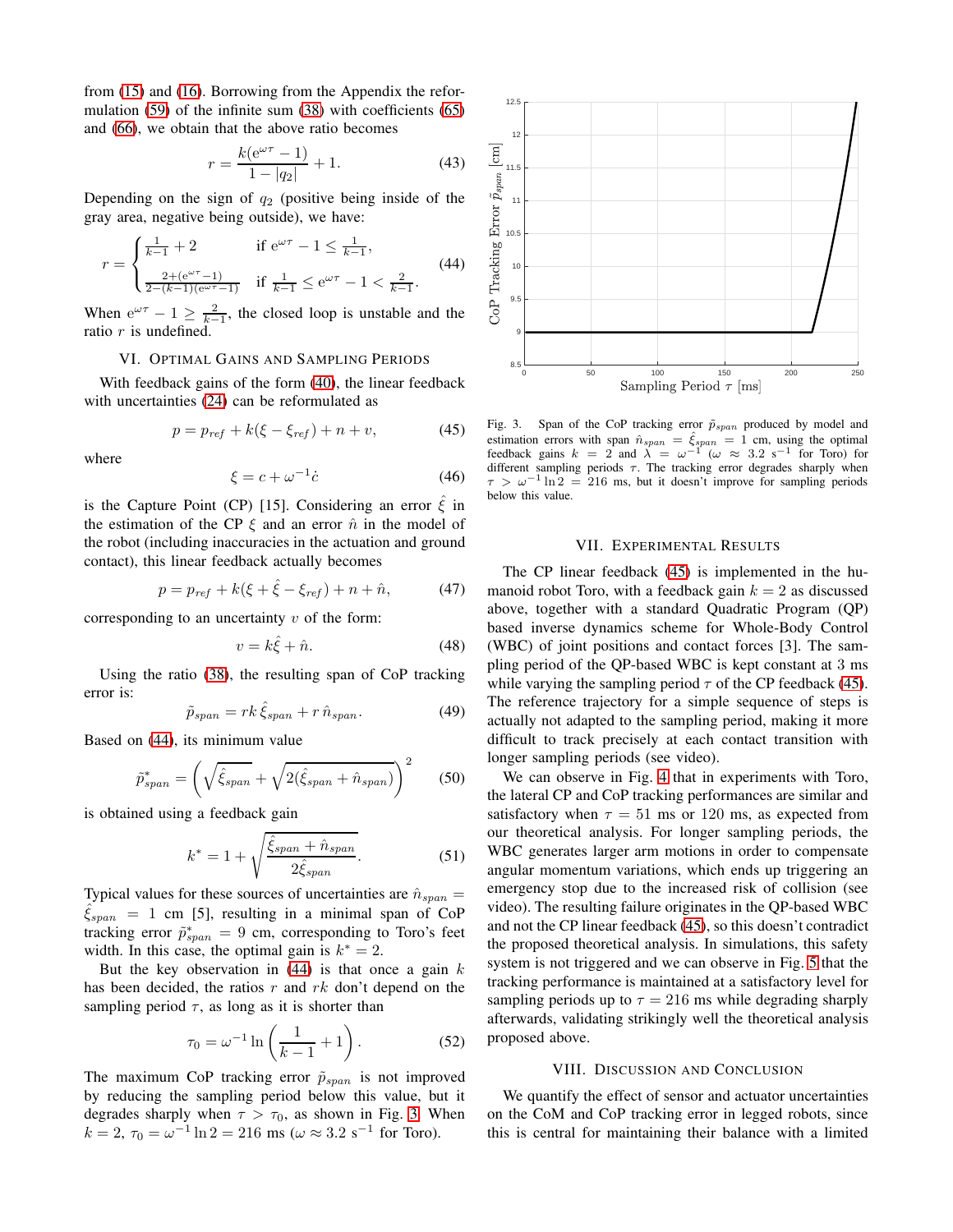

<span id="page-4-0"></span>Fig. 4. Lateral component of walking experiments with the humanoid robot Toro using a feedback gain  $k = 2$  and sampling period  $\tau = 51$  ms (top) or  $\tau = 120$  ms (bottom). The CP  $\xi$  is represented in blue, while the CoP is in dashed black. The reference values  $\xi_{ref}$  and  $p_{ref}$  are indicated with dotted lines.

support polygon. Our approach is based on robust control theory, considering uncertainties that can take any value between some bounds. The relationships we obtain can be used during the design stage of a legged robot, when looking for the best compromise between sensor, actuator, and CPU performance and cost. This principled approach also provides the corresponding optimal feedback gains.

Our main observation is that the sampling period for a human-sized humanoid robot such as Toro can be as long as 200 ms with literally no impact on maximum tracking error and, as a result, on the guarantee that balance can be maintained safely. Concerning quadruped robots, stable locomotion has been realized recently with similarly low, 15 Hz control rates [6]. Faster sampling periods might be useful for other aspects of the motion of the robot, such as arm or swing leg motion, but not for CoM motion.



<span id="page-4-1"></span>Fig. 5. Lateral component of walking simulations with the humanoid robot Toro using a feedback gain  $k = 2$  and sampling periods  $\tau = 216$  ms (top) or  $\tau = 232$  ms (bottom). The CP  $\xi$  is represented in blue, while the CoP is in dashed black. The reference values  $\xi_{ref}$  and  $p_{ref}$  are indicated with dotted lines.

This provides some freedom in the choice of the sampling period, which helped us achieve a substantial reduction of the oscillations mentioned in [3] by avoiding structure resonance modes. This could also help reduce energy consumption, using lower gains, estimating the state and computing the control law less often (CPU power consumption has been observed to represent a significant fraction of the whole power consumption of the robot Toro [7]).

The proposed analysis doesn't consider maintaining balance by actively using angular momentum (whirling limbs in the air) or modifying the support polygon by making a step. Investigating how uncertainties relate to the decision to make steps, when, how and where, is our next goal.